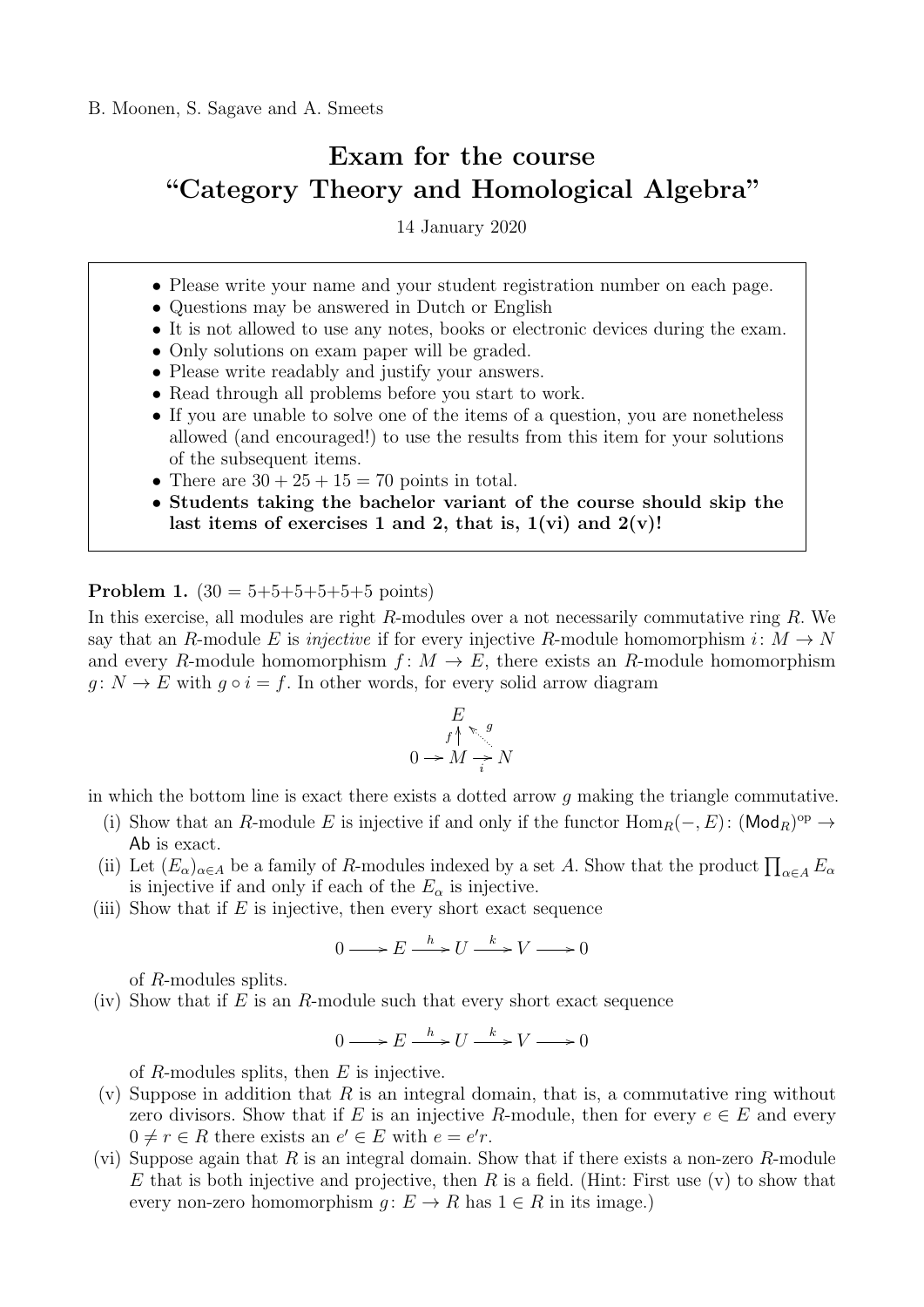- **Solution.** (i) The definition can be rephrased by saying that  $E$  is injective if and only if for any injection  $i: M \to N$ , the induced map  $i^* = \text{Hom}_R(i, E)$ :  $\text{Hom}_R(N, E) \to \text{Hom}_R(M, E)$ is surjective. Since we know that  $\text{Hom}_R(-, E)$  is left exact, the claim follows.
	- (ii) Suppose the product is injective and we are given an injection  $i: M \to N$  and a homomorphism  $f_{\alpha}: M \to E_{\alpha}$ . Applying the universal property of the product to  $f_{\alpha}$  and the zero maps into the other factor provides a homomorphism  $f: M \to \prod_{\alpha \in A} E_{\alpha}$ . Extending it over i and composing the resulting extension with the projection to  $E_{\alpha}$  gives the desired extension of  $f_{\alpha}$ .

For the other implication, we are given an injection  $i: M \to N$  and a homomorphism  $f: M \to \prod_{\alpha \in A} E_{\alpha}$ . Composing the latter with the projections to the  $E_{\alpha}$ , extending the composites over  $i$  and using the universal property of the product to combine these extensions to a homomorphism  $g: N \to \prod_{\alpha \in A} E_{\alpha}$  shows the injectivity of the product.

- (iii) Applying the definition to the injection  $h: E \to U$  and  $id_E: E \to E$  provides a retraction  $\rho: U \to E$ , i.e., an R-module homomorphism  $\rho$  with  $\rho h = id_E$ . This shows the splitting.
- (iv) Given  $i: M \to N$  and  $f: M \to E$  as in the definition of injectivity, we take the pushout of the diagram given by these two maps and obtain the following commutative diagram where the lines are exact:

$$
0 \longrightarrow E \xrightarrow{j} E \oplus_M N \xrightarrow{q} \text{coker}(j) \longrightarrow 0
$$
  

$$
f \qquad g \qquad g \qquad g \qquad g
$$
  

$$
0 \longrightarrow M \xrightarrow{i} N \xrightarrow{q} \text{coker}(i) \longrightarrow 0
$$

Then (iii) provides a retraction  $\rho$  for j, and the composite  $\rho q$  is the desired extension of f since  $\rho q i = \rho f = f$ .

Alternatively, one can use isomorphism between the Ext-groups defined via projective resolutions and the Yoneda-Ext groups to see that the splitting condition implies the vanishing of  $\text{Ext}_{R}^{1}(-, E)$ . Applying the long exac sequence for Ext, it follows that  $\text{Hom}_{R}(-, E)$ is exact and that  $E$  is injective by (i).

- (v) For r and e as in the problem, we consider the R-module  $M = \{rr' | r' \in R\}$  and the R-module homomorphism  $f: M \to E$  defined by  $f(rr') = er'$ . It is well-defined since R has no zero divisors. Injectivity of E implies that f extends over the inclusion  $i: M \to R$ , giving an R-module homomorphism  $g: R \to E$  with  $gi = f$ . Thus  $e = f(r) = g(r) = g(1)r$ .
- (vi) Since E is projective, there exist a set A an injection  $f: E \to \bigoplus_{\alpha \in A} R$ . Because E is non-zero, one of the projections  $p_\beta: \bigoplus_{\alpha \in A} R \to R$  has the property  $p_\beta \circ f \neq 0$ . Writing  $\varphi_r$  for the left multiplication with  $0 \neq r \in R$ , the assumption that R is a domain implies that  $g = \varphi_r \circ p_\beta \circ f \neq 0$ . For an  $e \in E$  with  $f(e) \neq 0$ , we can use (v) to find an  $e' \in E$ with  $e = e'g(e)$  and thus  $g(e) = g(e')g(e)$ . This implies  $1 = g(e') = r(p_\beta \circ f)(e')$ . Hence r is invertible.

**Problem 2.**  $(25 = 5 + 5 + 5 + 5 + 5)$  points)

Let R and S be (not necessarily commutative) rings and let  $\mathsf{Mod}_R$  and  $\mathsf{Mod}_S$  be the associated categories of right modules. We consider a functor

$$
F\colon \mathsf{Mod}_R \to \mathsf{Mod}_S
$$

with the following three properties:

- (a) The functor  $F$  is right exact.
- (b) The functor F preserves direct sums, that is, the canonical map  $F(M) \oplus F(M') \to F(M \oplus M')$ is an isomorphism for all right  $R$ -modules  $M$  and  $M'$ .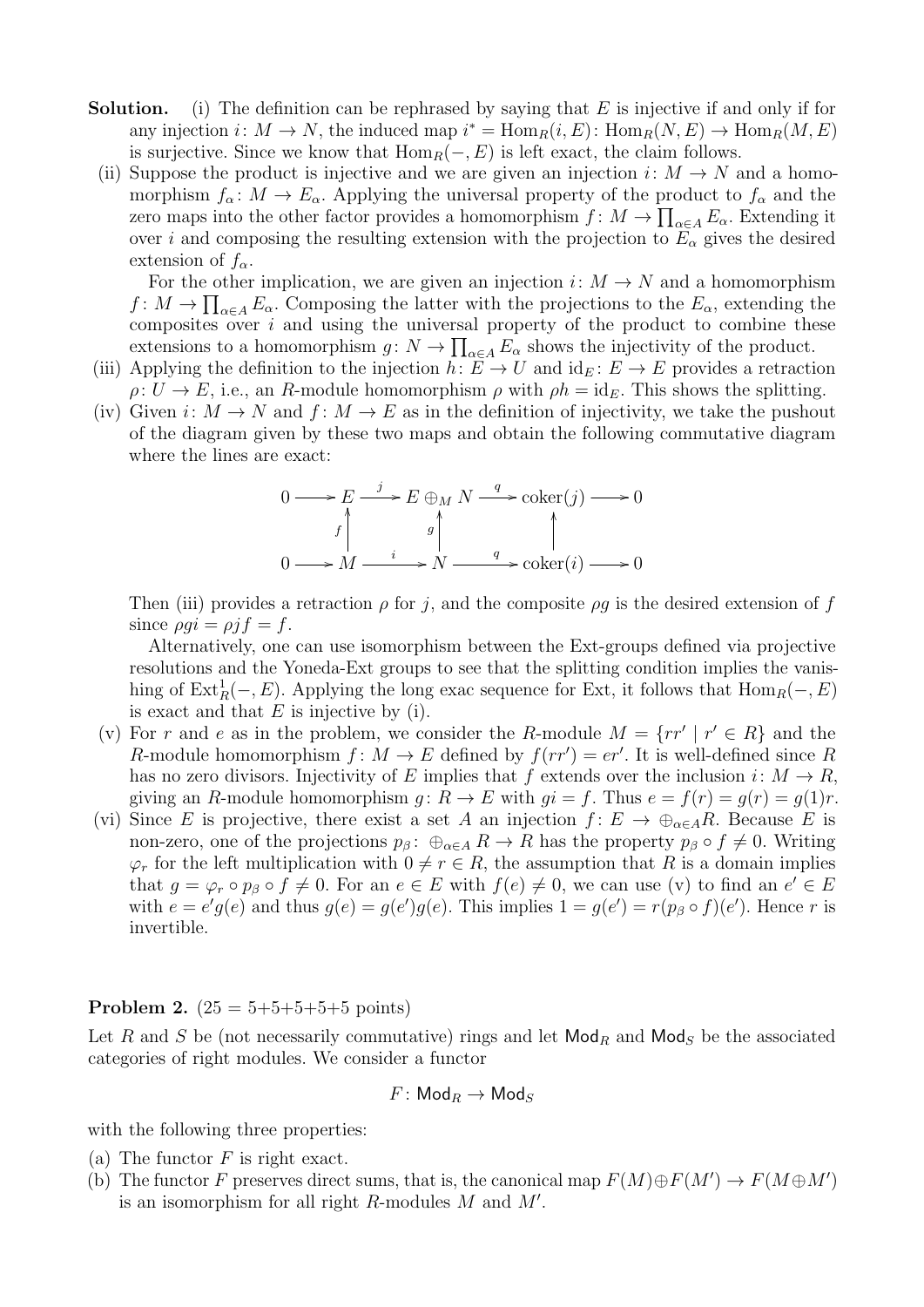(c) The functor F is additive on morphism sets, that is, for all right R-modules M and  $M'$ the map  $\text{Hom}_R(M, M') \to \text{Hom}_R(F(M), F(M'))$ ,  $\varphi \mapsto F(\varphi)$  is a homomorphism of abelian groups.

We know from the lecture that if N is an  $(R, S)$ -bimodule, then  $-\otimes_R N$ : Mod $_R \to \text{Mod}_S$  has properties (a)-(c). The aim of this problem is to show that every functor F satisfying (a)-(c) is isomorphic to the tensor product with an  $(R, S)$ -bimodule. This will be done in several steps:

(i) Let M be an R-module and let  $m \in M$  be an element of M. Consider the map

$$
\varphi_m\colon R\to M, \qquad r\mapsto mr\ .
$$

Show that  $\varphi_m$  is a morphism of right R-modules.

- (ii) For  $r \in R$ , we write  $\varphi_r : R \to R$  for the morphism obtained from (i) when setting  $M = R$ . Show that  $r \cdot x = F(\varphi_r)(x)$  defines a left R-module structure on  $F(R)$  that turns  $F(R)$ into an  $(R, S)$ -bimodule.
- (iii) Let M be a right R-module. Show that the map

$$
M \times F(R) \to F(M)
$$
,  $(m, x) \mapsto F(\varphi_m)(x)$ 

induces a homomorphism  $\sigma_M : M \otimes_R F(R) \to F(M)$  of right S-modules.

(iv) Show that the homomorphisms  $\sigma_M$  from (iii) assemble to a natural transformation

$$
\sigma: \ - \otimes_R F(R) \to F
$$

of functors  $\mathsf{Mod}_R \to \mathsf{Mod}_S$ .

(v) Show that the natural transformation  $\sigma$  from (iv) is a natural isomorphism. (Hint: Start with the case  $M = R!$ )

Solution. (i) We have

$$
\varphi_m(r_1r_2) = m(r_1r_2) = (mr_1)r_2 = \varphi_m(r_1)r_2
$$

and

$$
\varphi(r_1 + r_2) = m(r_1 + r_2) = mr_1 + mr_2 = \varphi_m(r_1) + \varphi_m(r_2)
$$

for all  $r_1, r_2 \in R$  and  $m \in M$ .

(ii) For all  $x, x_1, x_2 \in F(R)$  and  $r, r_1, r_2 \in R$  we have

$$
1 \cdot x = F(\varphi_1)(x) = F(\mathrm{id}_R)(x) = \mathrm{id}_{F(R)}(x) = x,
$$

$$
r(x_1 + x_2) = F(\varphi_r)(x_1 + x_2) = F(\varphi_r)(x_1) + F(\varphi_r)(x_2) = rx_1 + rx_2
$$

since  $F(\varphi_r)$  is homomorphism of right S-modules, and

$$
(r_1r_2)x = F(\varphi_{r_1r_2})(x) = F(\varphi_{r_1} \circ \varphi_{r_2})(x) = F(\varphi_{r_1})(F(\varphi_{r_2})(x)) = r_1(r_2x).
$$

The last part of the R-module structure

$$
(r_1 + r_2)x = F(\varphi_{r_1+r_2})(x) = F(\varphi_{r_1} + \varphi_{r_2})(x) = (F(\varphi_{r_1}) + F(\varphi_{r_2}))(x) = r_1x + r_2x
$$

uses property (c).

To see that this defines a bimodule structure, we notice that for  $s \in S$  we have

$$
r(xs) = F(\varphi_r)(xs) = F(\varphi_r)(x)s = (rx)s
$$

since  $F(\varphi_r)$  is homomorphism of right S-modules.

(iii) The given map is R-bilinear since for all  $m, m_1, m_2 \in M$ ,  $x, x_1, x_2 \in F(R)$ , and  $r \in R$ , we have

$$
F(\varphi_{m_1+m_2})(x) = F(\varphi_{m_1})(x) + F(\varphi_{m_2})(x), \quad F(\varphi_m)(x_1 + x_2) = F(\varphi_m)(x_1) + F(\varphi_m)(x_2)
$$
  
and

$$
F(\varphi_{mr})(x) = F(\varphi_m \circ \varphi_r)(x) = F(\varphi_m)(rx).
$$